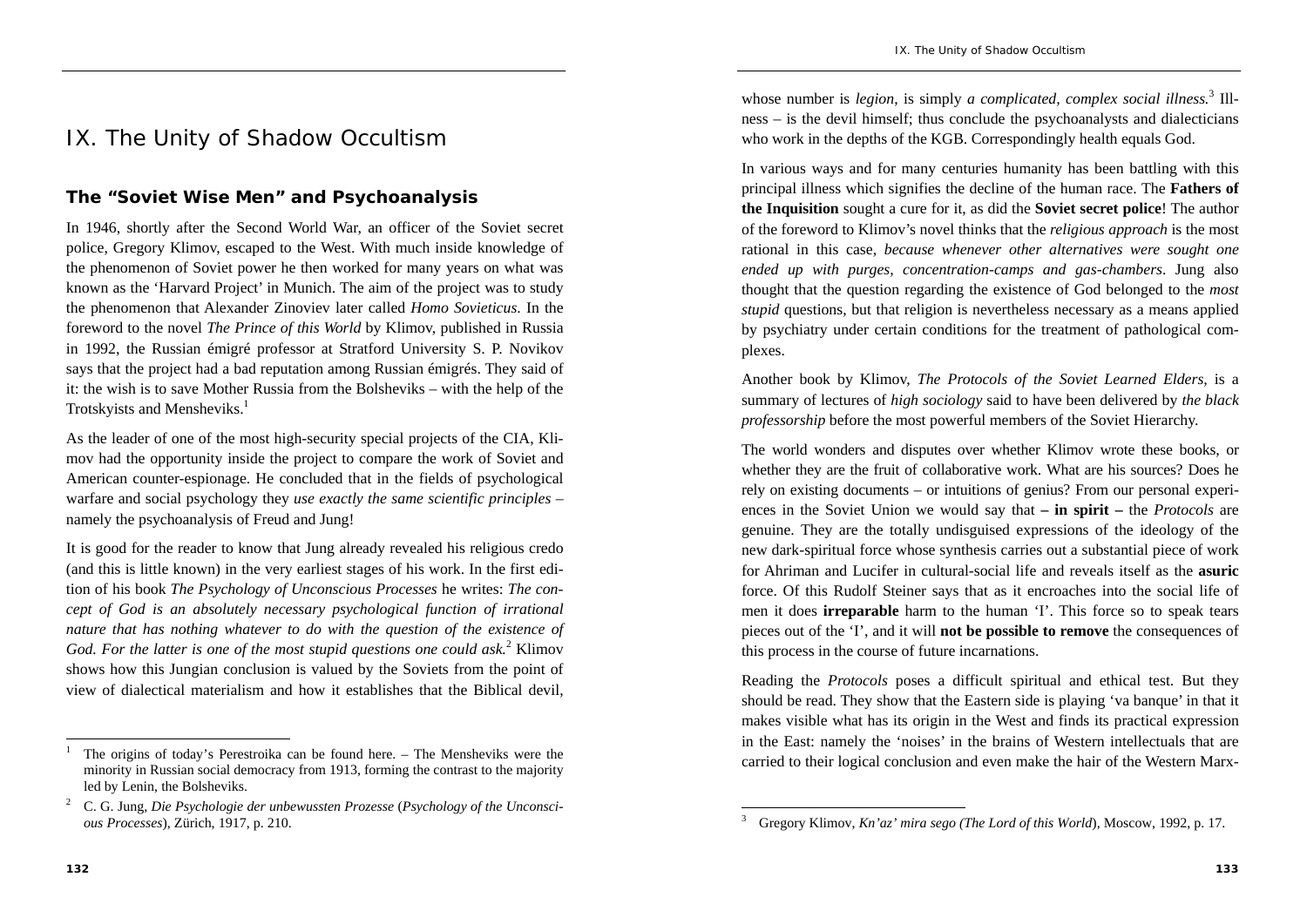ists and Freudians stand on end. Why this 'va banque' step was taken 20 to 30 years ago is only becoming transparent today. But more of this later.

In the introductory lecture, *Protocol No. 1*, a professor in the uniform of a KGB General tells his audience – highest Party and State functionaries – that a number of special laws are to be revealed, *that guide the destiny of the world … In principle it is the same as what used to be called God and Devil.*4 Several interpretations of the Bible, he continues, exist in Protestant sects as well as in Freemasonry, *which put the Devil in God's place and swear by the Bible*. The time has come for us to look at them with the help of dialectical materialism. In accordance with this view devil, demons and evil spirits are to be regarded as *objective realities*. They are *nothing other than various forms of illness of psyche and soul. The soul – that is the spirit. Illness of soul – is the evil spirit, the devil*. Marx, Lenin, Hitler, Stalin – all of them are *the work of the devil*. *In the good old days such* people *were called warlocks and sorcerers – in the worst sense*.

The devil represents an *involved and complex process of degeneracy or retrogression that in the main consists of three parts: sexual deviations, psychic illnesses and some physical deformities of the organism*. The number of humans already afflicted with this degeneration is legion – it is that legion of which the devils speak to Christ. With the help of sociological and psychological tests the American Dr. Kinsey<sup>5</sup> calculated that in American and any other society the percentage of 'legionnaires' is on average 37%; among intellectuals 50%; among poets, writers and the intellectual élite as much as 75%. Thus the question arises: who rules the world? The dialecticians from among the psychoanalysts reply: *the Prince of this world*. And they formulate one of the fundamental laws of *the new Soviet system of belief, dialectical Christianity*: … *90% of all criminal acts, including political crimes* (all Soviet dissidents are considered political criminals – Sacharov, Solzhenitsyn etc.), *90% of all evil and all misery of the human race – starting with the simple divorce of husband*  *and wife, up to world wars and revolutions – are the result of the hereditary degeneration manifesting in psychic illnesses and sexual deviations.*<sup>6</sup>

The authors of this law admit readily that they are not its inventors. Already in 1932, during an international congress of eugenics, Professors of the University of Columbia, Dunn and Dobzhansky (non-communists) made the following statement: *There is no doubt that, if the law regarding sterilisation were to be applied more widely in the U.S.A., in barely 100 years we would have eliminated at least 90% of criminal acts, insanity, mental retardation, idiocy and sexual deviations, not to mention the many other forms of defects and degeneracies. In this way mental hospitals, prisons and psychiatric institutes would be almost freed of the victims of human pain and suffering within the course of a century (Heredity, Race and Society, New York, 1957, p. 86).*<sup>7</sup>

If we recall at this point the dreams of the Russian utopianist K. S. Mereshkovsky, who had come to these conclusions already in 1903, the circle will close between some of the alarming 'endings and beginnings'. Alarming, because **the statistical results on which they are based correspond to reality, while the conclusions drawn from them are an expression, to the highest degree, of the decline of the human spirit. Behind it, as its source, there stands a truly demonic power. The ingenious theories serve this power merely as a camouflage**.

The 'black' professor of highest sociology tells his listeners: *comrades, we will place into your hands the Biblical keys to the knowledge of good and evil, of* 

<sup>4</sup> Gregory Klimov, *Protokoly sovetskich mudrekhov (Protocols of the Soviet Learned Elders)*, San Francisco, 1981 (Globus Publisher), p. 2.

<sup>5</sup> Alfred Charles Kinsey, 1894-1956 attempted, by means of a system of anonymous questionnaires, to collect information about sexual behaviour in civilized society. Reports appeared in the media lately claiming that Kinsey faked the statistics. There are no scientific counter-arguments to refute this (Publisher's Note).

 $6$  Ibid., p. 11.

<sup>7</sup> The entry regarding Eugenics in the 1976 edition of *The New Encyclopaedia Britannica*,  $(15<sup>th</sup>$  edition) is of interest. The Englishman Sir Francis Galton was the pioneer, making the first investigations in London in 1904. *In 1926 in the U.S.A. men who represented then-fashionable attitudes founded the 'American Eugenic Society'*. They investigated how through sterilization one could 'eradicate' inferior elements, criminals and mentally handicapped. After one had succeeded in proving statistically that such defects are hereditary the matter was pursued vigorously and by 1931 *sterilization laws had already been passed in 27 [US]-states. By 1935 laws were in force in Denmark, Switzerland, Germany, Norway and Sweden … These laws were rarely drastically enforced in the US-states, and only in few cases did the number of sterilizations exceeded 100 per year (and state). California was the exception, with more than 350 sterilizations annually, totalling 9,931 by 1935, and some of the Southern states with quite high rates of sterilization per head of population. With scientific progress these laws were increasingly called in question* … (Publisher's Note).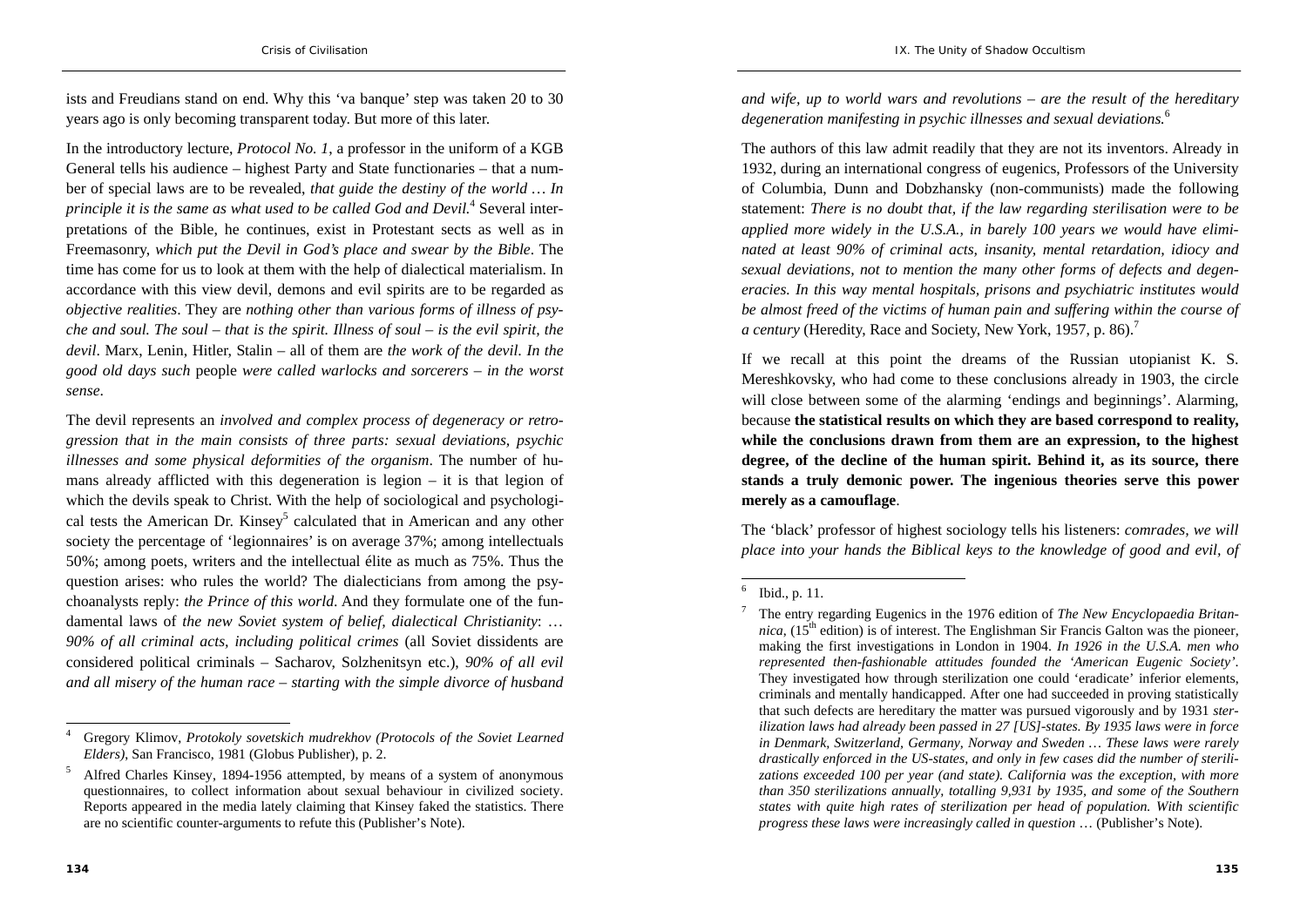*reason and madness, of life and death, the keys to happiness and misery. But remember that these keys are poisoned and that one needs to handle them with great care. We have already had in this connection a number of murders and suicides*. And this is quite understandable if we put ourselves in the position of a person who, so far used to the continuous consumption of a certain poison – dialectical materialism –, is now suddenly confronted with the task of actively and, what is even more important, independently, perverting the 'I' consciousness, because he is told: *this has nothing to do with the 'Brief Outline of Party History' you once studied as the bible of communism and which now proves to be a falsification of history.* – This person does not find the strength to experience the metamorphosis of the 'devil in oneself' in his own soul, and abandons the game.

Christ asks: can the demonic power remain intact if it splits in two? In our century the demonic power replies: Yes, it can! – corresponding to the dialectical law of the unity and conflict of opposites. In the language of spiritual science this means the appearance of the Asuras. This is why the life of a human being in the  $20<sup>th</sup>$  century is associated with an enormously high risk. And one sees oneself obliged to speak of this again and again. It is truly not the time for complacent, negative criticism in an epoch where human beings are about to lose their **'I'-substance**.

## **The "Dialectics" of the Secret Societies**

Modern man is under massive attack from two sides. This is done with the help of means that at first sight appear to exclude each other. On the one hand everything possible is done to speed up the processes of decline in the human being: the noise and stomping of pop-culture grows ever louder, the sexual revolution marches on 'triumphant'. On the other hand the materialistically-thinking eugenicists point their finger at these phenomena and speak of the necessity for *artificial selection*. It is tempting to believe that these things are entirely opposite, which to a certain extent is true. However, these polarities are already being woven into a certain synthesis, into a dialectical-materialistic Christianity – a Utopia which aims to turn the whole of human life into a nightmare, to create a parody of evolution and to drive humanity into the Eighth sphere, into that infernal world where the **anti**-substance of the future planetary cycle is woven.

In face of the monstrous reality, from Lenin to Pol Pot, and whose end those alive today will not live to see, no-one will dare to call this an exaggeration.

The ideologies of 'the end of the world' – as we may call them – are constructed in the light of the objective laws of development, though these are either turned back-to-front, or transferred into a sphere to which they have no relation. This is the method of the luciferic-ahrimanic spirits who, with their spectral existence in the world of secondary reality, strive to compete with the Divine creative force. But they can only do it in their own way, out of the opposite principle, in that they reject the highest, the truly real. Just consider the law of unity and conflict of opposites – discovered not by Marx, but by Hegel. But Hegel meant only the pure phenomenology of the spirit, not class-conflict. Marx, who had learnt from Hegel, transferred the law to social-economic conditions. The primacy of the spirit over matter had been transformed in the course of evolution into a primacy of ideology over concrete life. This is how the 'business is done' – not amateurishly in the least.

In the secret societies of the West, says Rudolf Steiner, Hegel is meditated inwardly and in depth, there his works are considered esoteric (cf. Dec. 4, 1920, GA 202). The practising 'dialecticians' of secret societies and Orders know very well that if one wants to launch into a world-wide adventure on one side, it is necessary to create for oneself a counter-effect from the other side. Reduced to its simplest terms, this means that as soon as we let the dogs off the leash on one side, the same has to happen on the other; it will not work otherwise. But both the one and the other have to be controlled from a unified centre. Only outwardly can everything, though always within the limits of the planned experiment, be given over to the 'free play' of forces. When Rudolf Steiner analyzed the so-called *Testament of Peter the Great* (a forgery), he explained the effect of the principle of the 'two daggers'. He said that, in the *Testament*, two things had with historical genius been combined, that work together with extraordinary effectiveness – sympathy and antipathy. (The human being lives through the most deeply Russian, i. e. most deeply national, relations as well as the hostile surrounding world.) In these situations, Rudolf Steiner continues, *it is such that one activates not just one stream but lets one stream always be crossed by another, thereby causing both to influence each other in some way* (Dec. 9, 1916, GA 173). Thus a confusion can be made to arise in which nothing can be clearly identified; the socio-political scene of action can be transformed into a minefield with the safe paths known only to the select few.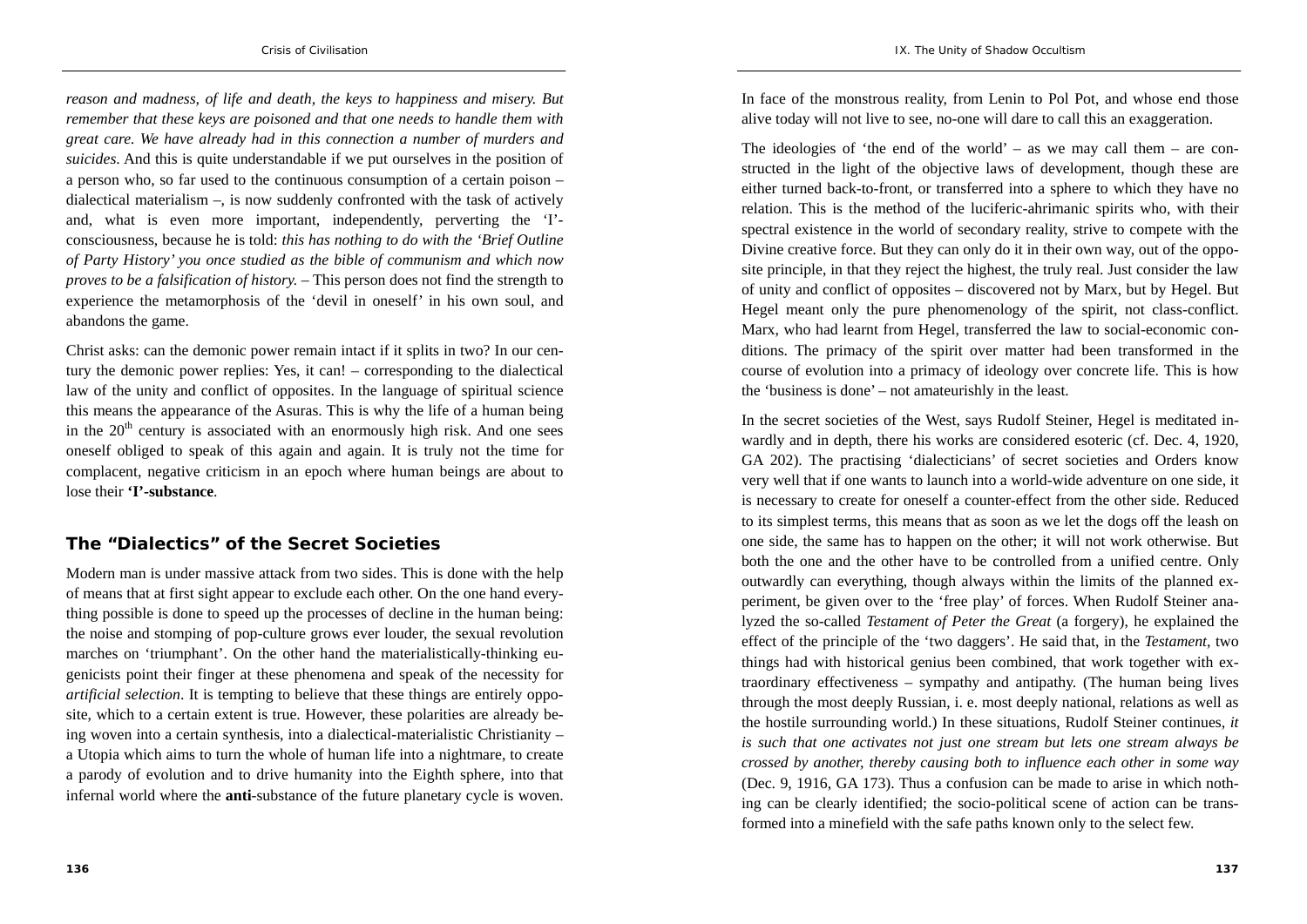The various occult directions sometimes take on entirely opposite tasks. Rudolf Steiner speaks of Belgium as *a country between Holland and France* in which *at a given time, when something important was taking place, … certain people [acted] under the suggestive influence of certain Masonic societies which had an occult background. Then it was a matter of obscuring the traces. Therefore some Jesuitic influence was led to the same place so that Masonic and Jesuitic influence met. For there certainly are people in higher places who are Freemasons as well as Jesuits, Imperiums* (it only remains for us to interpolate a 'certain' country that lies between Japan and Poland)*, that can make use of Jesuitism as well as Freemasonry in order to achieve what they wish through the working together of both* (ibid.).

But in the collaboration with Freemasonry, only a select few gain entrance. The fact is important that Freemasonry as well as Jesuitism basically has three stages of initiation. If 33 stages are mentioned, it is not the decimal, but another system that is meant. The number 33 reads 3 x 3; nine stages of initiation. But among Freemasons or Jesuits there is hardly anyone able to pass through the nine stages. A few are able to advance beyond the first three stages to the next three. These people form within *certain brotherhoods – not all of them, of course, only certain ones – … a kind of association where it is absolutely possible, for example, for a superior of a Jesuit community to belong to this society. The Jesuits, of course, fiercely oppose the communities of Freemasons, the*  communities of Freemasons fiercely oppose the Jesuit communities; but **superi***ors of the Freemasons and superiors of the Jesuit community belong to the higher degrees of a special brotherhood, form a state within a state encompassing the others*. Rudolf Steiner concludes: *Just think what can be achieved in the world … when one has an apparatus of this kind at one's disposal* (Apr. 4, 1916, GA 167).

Rudolf Steiner expresses these thoughts in 1916; four years later he defines them further. *I now speak* – he stresses –, *and I want to say it again, not of the high degrees in general, but of certain high degrees of certain Orders of Freemasons and other occult societies, the 'Order of Oddfellows' etc. For in this sphere it is extremely difficult to distinguish what is genuine from what is not; but I speak of certain widely distributed streams in this sphere* (July 3, 1920, GA 198).

This fact should always be borne in mind, so that we do not copy the Jesuits in their indiscriminate denunciation of Freemasonry. At the same time we must not forget that it is **only those of high degrees who lead the destinies of the occult Orders and of world politics**. Already since the end of the 18<sup>th</sup> century newcomers have entered the Lodges and set up high degrees; and *you find very, very much of the purest Jesuitism in the high degrees*<sup>8</sup> (ibid.). In the same lec-

*Most adherents of the Jesuit theory tended to the view that the Jesuits took control of continental Freemasonry for the purpose of politicizing it in their sense, to bring the exiled House of Stuart back to the English Throne and Catholicism to power again in the British Isles and strengthen it in the other Protestant countries. In order to prepare souls for this purpose, the 'unknown Superiors' had created a Catholic ritual out of Protestant English Freemasonry with its three degrees rooted in Building symbolism, by grafting onto it High Degrees put together by them. They invented the Masonic Legend of the Masters of the Temple, pervaded the Lodges with their own emissaries and attempted by all available means to bring the whole of Freemasonry under their control*.

*If again and again it was stubbornly asserted that the Jacobite (Stuartist) Chevalier Ramsay, active in France, invented the Templar degrees of Scottish Masonry, and made this known in his 'Discours', then it is intimately connected to assertions regarding its supposed Jesuit origins. To the opponents of Jesuitism Ramsay was a fervent disciple of Loyola, as was Baron von Hund, Johnson, Gugomos (brought up by Jesuits), the cleric Starck, who were believed to have spread their Freemasonry only in the interest of the Catholic Church. The combining of Strict Observance with the clerical system of Starck, which undoubtedly pursued catholicizing tendencies, seemed especially flagrant, no less the fact that after the abolition of the Order of Jesuits by Clement XIV (1773), many ex-Jesuits indeed sought and found entrance to the Lodges* (par. 775-777).

We would like to quote another source that in this case can hardly be surpassed in objectivity. The Freemason's Dictionary of Lennhoff/Posner from 1932 says under the caption Jesuits: *While one has to see in the Jesuits the most militant opponents to Freemasonry within the Catholic camp, the thesis that the Societas Jesu had called to life Freemasonry towards the end of the*  $17<sup>th</sup>$  *Century or had tried to steer it into a certain direction soon after the formation of the first Grand Lodge (especially in France and Germany), has been adhered to for quite a while. Bode, Biester, Knigge, Schröder, Nicolai in Germany, Nicolas de Bonneville, Rebold, Ragon in France, Capt. Smith in England were main advocates of the theory of decisive Jesuit influence on Freemasonry. Bode was the first to write about it in its most far-reaching form. He called … the Jesuits the inventors of Freemasonry … Ludwig Friedrich Schröder did not share the opinion that the Jesuits had founded Freemasonry, but he too tried to decipher, in accordance with the purposes ascribed to the Jesuits, the mystical content of the Scottish Degree said to have been invented by them*.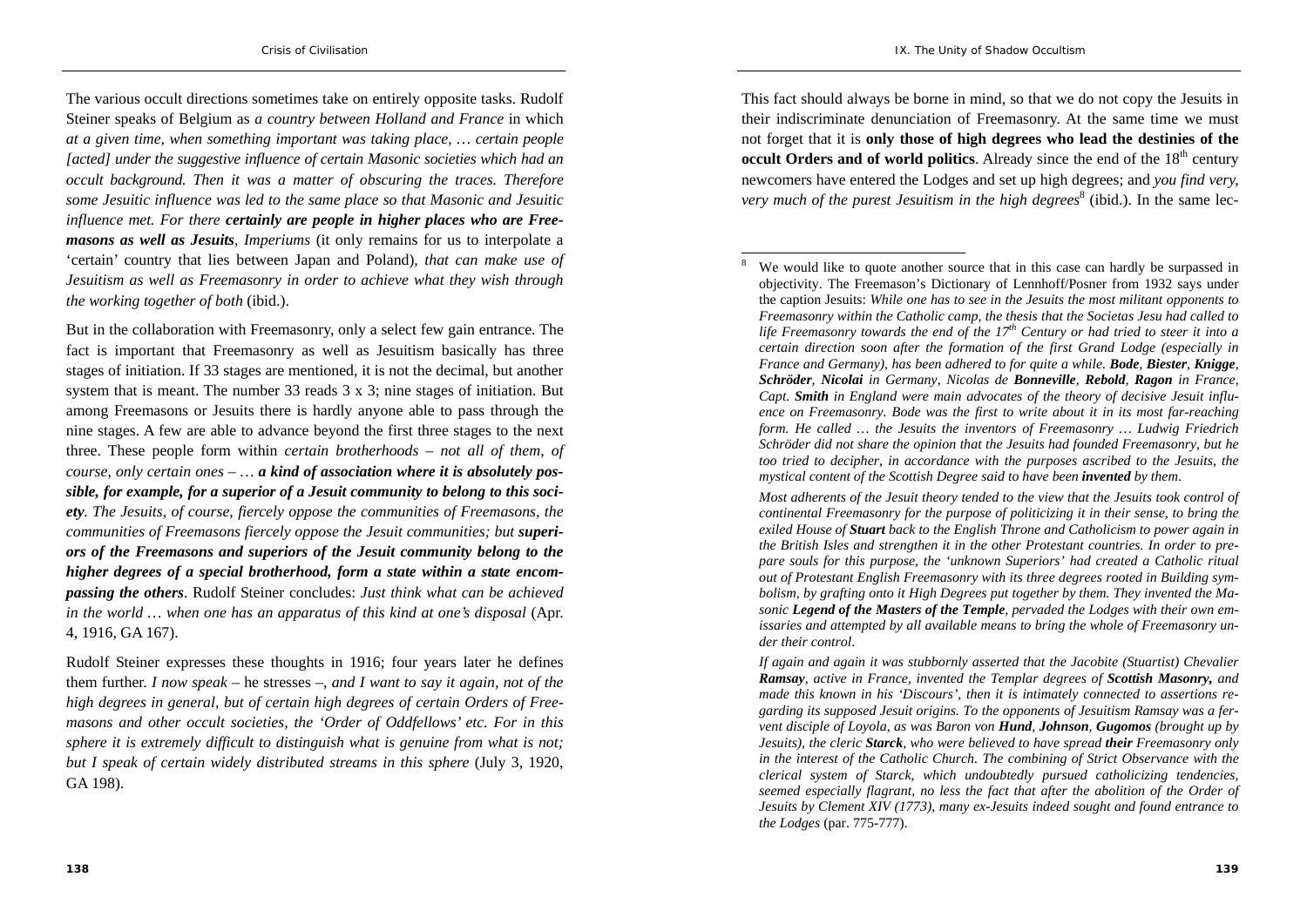ture Rudolf Steiner warns that all kinds of cliques want to introduce 'nonsense' and false mysticism into our circles as well.

To discuss the superiors of these Lodges with ordinary members is quite pointless, since every means – including occult methods of influencing conscious-



Christian church in Mexico (photo from a travel brochure; note symbol on church tower!)

ness – has been applied **to arouse in them unqualified trust in the holders of high degrees**. Rudolf Steiner's communications are basically the only untainted source from which true knowledge can be drawn.

The members of the special 'brotherhood' of high degrees have an exceptional status of inviolability. They confer this status also upon those who immediately carry out their intentions – their life is guaranteed, regardless of the development of the game they are playing. Such figures were, for example, Kerensky and Trotsky. No-one would have ever touched the latter if he himself had not driven the game a bit too far. The younger brothers are granted unrestricted liberty to kill each other off in the name of world-wide dialectics.

**We must try to understand Rudolf Steiner's words if we do not wish, as anthroposophists, to be drawn into this terrible dialectic, and to find ourselves on the side of one or the other power while they settle their scores under the leadership of a unified centre. This does not mean that our life becomes free of danger. No, our task is different: it is to be representatives of the purely anthroposophical task in the world despite all disagreeable outer conditions. For then the opponents of Anthroposophy will have less to do with us than with the Divine Hierarchies themselves**. With regards to our personal fate, all may be left to the will of God. It is important not to be so foolish as to serve ahrimanic or luciferic forces.

Already at the beginning of the century people had an inkling of the existence of a certain highest centre of power behind the scenes. On several occasions Rudolf Steiner speaks of the Austrian writer Hermann Bahr and his novel *Himmelfahrt* (Ascension). The novel tells of an Englishman who travels the entire world in search of the key to an understanding of human destinies. Finally he discovers certain invisible threads woven as a unified power around the whole world. The Englishman has the wish at all costs to penetrate to the inner circle of this power. It says in the novel, that *he was not averse to holding the Jews in high esteem and occasionally voiced in all seriousness his suspicion that maybe in the innermost circle of this hidden world-web Rabbis and Monsignori sit together in perfect concord*.

Rudolf Steiner adds to this quote from the novel: *And you can be quite sure … Hermann Bahr got to know this Englishman! All this is from life* (Dec. 10, 1916, GA 173).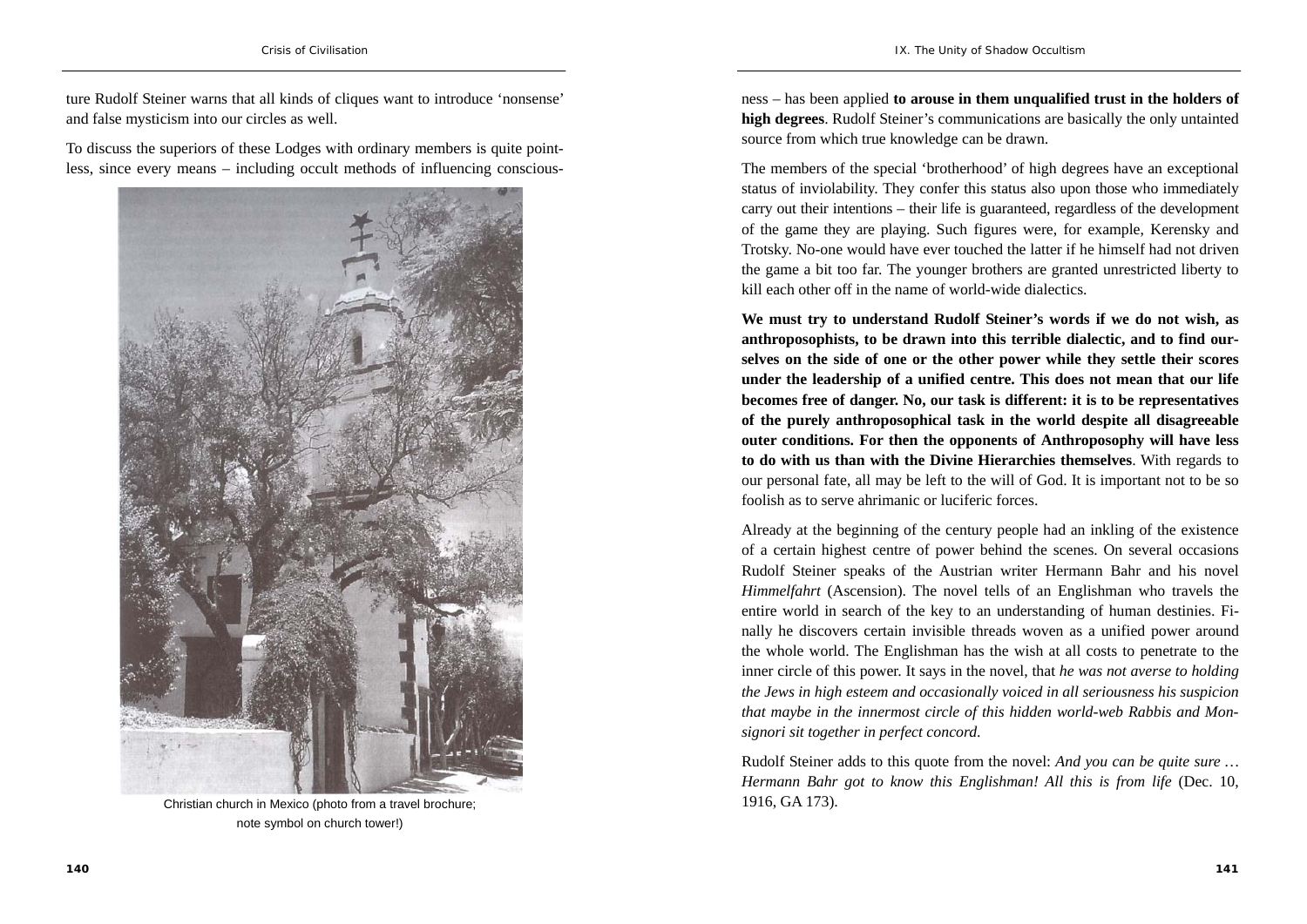At the end of the  $20<sup>th</sup>$  century the existence of a unified centre of power invisibly guiding the affairs of the world is no longer a secret. Articles are written about it in newspapers and magazines. But this is done by people acting **on the instructions of this centre**. Such publications therefore merely serve the purpose of disguising still further the true state of affairs. One will not be able to understand it at all without the help of spiritual science. This is also why Rudolf Steiner says: *The more we show in certain circles that we have the truth, the worse the opposition will be; and the more this truth proves effective, the more intensively it will appear* (Sept. 22, 1918, GA 184).

Such are the prospects for our relationships to the outer world. To undertake to explain the true state of affairs to someone there, would be a futile and dangerous exercise. Not so with anthroposophists, who have a consciousness directed to the Divine Hierarchies. Before the supersensible world they have to testify to the true situation on earth. Hence with them any error is transformed into guilt with far-reaching karmic consequences.

We are obliged in our process of cognition to reach through to the archetypal phenomena, but not to crave for sensations or raise cowards to heaven. Rudolf Steiner emphasizes that in the unified circle of Western secret societies there is a direct orientation towards Ahriman. Christ is known there and is believed to be weaker than Ahriman. From there earthly civilization is being prepared – through mass-culture and the most varied monstrosities that destroy morality and the relationships of people to their spiritual and historical past – in such a way that the best conditions are being created for the incarnation of Ahriman. **Nothing in the course that all forms of spiritual life, politics and economic**  relations have taken in the 20<sup>th</sup> century is arbitrary, coincidental or natu**ral**.

In very recent times it has been written about with great openness in the media of the so-called 'New Right'. Many facts indicated by them correspond to reality. For instance, it has been correctly pointed out that Ahriman's number – 666 – is cunningly exploited, that humanity is educated to anti-aesthetics and antimorality, that the traditional concepts of beautiful and moral are turned into their exact opposites etc. But an entirely wrong aim is pursued through such publications. All this represents no more than the game that is being played with the conflict and unity of opposites. These media declare openly that the coming of Ahriman is imminent. But it is done in a purely **luciferic** way –

harmless to Ahriman – in order to arouse fear in people, to herd them behind the walls of a church or a new ideology, or unite them under a banner bearing the already familiar slogan *Jesus – our General*! The unmasking of occult societies, all of them allegedly worshipping *Baphomet*, is pursued to the same end. In practice this is equivalent to saying: Beware of that occultism and join ours. To this the other side replies: If you are not so primitive as to believe these fabrications, then come to us. – Simply put, it speaks again of the familiar tactic of the 'two daggers'. A third has recently been added to the two, and has made the situation even more complicated. Dense swathes of lies poison like a smog the whole atmosphere of social life. Who will survive in such conditions? Who will endure to the end?

If one wanted, with the help of commonly-used terminology, to formulate a conclusion that might serve as guideline for those who strive to be awake in the present it would have to sound something like this: Through the Inquisition the Catholic form of Christianity was compromised absolutely and irrevocably. Through the French Revolution and the Bolshevik revolution in Russia Freemasonry was compromised absolutely and irrevocably. Regardless of whether there are still truly faithful Christians in the Catholic Church, whether honest people dedicated to a spiritual quest still exist in the Lodges– both directions have been usurped in their essential being through the hierarchy of power by the forces of evil. The Masonic elite plays with hell; the Catholic (the Jesuits, the 'Opus Dei') consciously wages war against heaven. The first – proclaiming internationalism – sets nations under the power of the ahrimanic double of the folk spirits. The second, proclaiming political nationalism, battles against the archangelic leaders of the peoples in order to subject them to the leadership of the luciferic double – the demons of nationalism.

Both directions come to **a synthesis in the asuric spirit** of the time, which stands in total opposition to the legitimate time-spirit – the Archangel Michael – **in that it strives to disconnect culture, the spiritual life, spiritual creativity, from of the inspirations of the folk spirits and the genius of language (since it is internationalist); and in that it attempts to subject sociopolitical, inter-state relations to the narrow-minded egoism of nations, the nationalistic striving for isolation, which was intended to play an increasingly subordinate role**.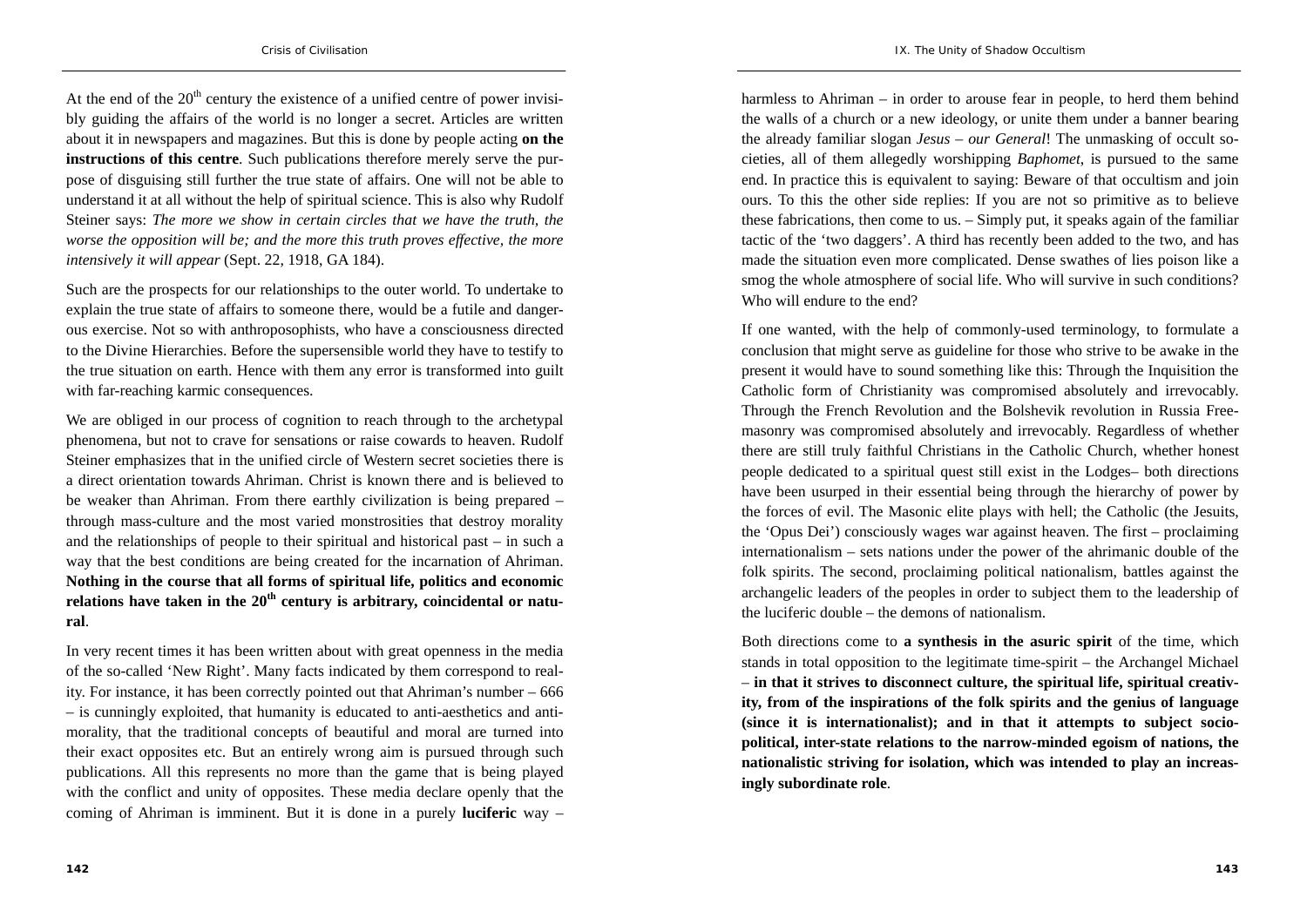It is the Janus-headed, asuric character of the distortion of Christian civilization in its entirety that confuses those people who try to understand events. The Russian philosopher, historian and sociologist Konstantin Leontiev encountered this problem already in the 19<sup>th</sup> century. He wrote in his article *Tribal politics as an Instrument of the World-wide Revolution*, published in 1888: *How is it that people seek for something, but then find something entirely different? I intend to write a short political history of this great and almost universal fraud … The political outcome is obvious; the course of events is clear, although convoluted. The causes are mysterious*. Then Leontiev goes on to analyze the national movements of his time – the national struggle for freedom of the Serbs and Greeks, the Italians, the national uprisings of the Poles, of Hungary, the unification of Germany etc. – and he concludes: *All these nations, these states, have taken a mighty step in these 30 years (from 1859 to 1889) on the path of egalitarian liberalism, democracy, equal rights, on the path of the inner mingling of the classes, provincial powers, ethics, laws etc. But at the same time they have 'progressed' mightily on the path to great similarity with other states and other societies. All societies of the West have in these 30 years become more similar to each other than they were before*.

*A grouping of states according to tribes and nations, in part greater, in part purer in comparison to before is therefore nothing but a preparation that is baffling in its clarity and force, for the transition to a cosmopolitan, at first Pan-European, later possibly a world-wide state* (latter emphasis by the present author).

*This is terrible! But still more terrible in my opinion is the fact that to this day there is no-one in Russia who is willing to see and understand this*.

Today, after more than one hundred years, we still confront what Konstantin Leontiev recognized, despite the fact that his purely emotional exclamation 'terrible!' has been transformed for us into the incarnated horror of the  $20<sup>th</sup>$ century.

The staunch democrat of today does not tire of repeating that there is nothing wrong with nations forming closer links with each other culturally. And it is quite impossible to make him, a cultivated barbarian, understand that his objection bears no relation to culture. We will quote Leontiev once more: *Italy* – he writes in the same article –, *was still famous in the first half of the century for its uniqueness and variety. Very close to France and Spain in language and* 

*ethnic composition, it was nevertheless entirely distinct from them in laws, spirit, customs and traditions etc. A benevolent patriarchal nature and wild cruelty; disorder and poetry; naivety and cunning; ardent piety and refined vice; deep antiquity and the flaming up of an entirely revolutionary spirit …* 

*All this was united in the most original way in the Italy that was divided up into individual states and was partly oppressed. Was there anyone in those days whom it did not inspire?* 

*Byron, anticipating with the genius of his instinct the approaching democratic banalization of the civilized lands of Europe, fled into the savage gardens of Spain, Italy and Turkey. – There he could breathe more freely! …* 

*Goethe owes to Italy his 'Roman Elegies' and the famous character of 'Mignon'; Pushkin dreamt of Italy and wrote about it. George Sand … Alfred de Musset … Gogol … They all agreed that Italy was not grey, bourgeois, stereotyped … For the English, French, Russians and Germans a true wonderland began beyond the Alps*. As Italy became unified and politically independent, it began *to resemble France or any other European country … As Italy grew more powerful it almost immediately lost its cultural uniqueness*.

After 1866 and 1871 the face of Germany also began to change; *to change for the worse, as with the growth of political unity, independence and international superiority its actual national-cultural character was transformed*.

Leontiev writes the following about Russia. (Since the 'Sixties) *we have thought much about Slavic nationalism within as well as outside Russia's borders, when in our institutions and customs we began suddenly and rapidly to come closer to Pan-Europe … We even put the French tchako on our soldiers' heads; this is a very important symbol*!

The process of inner alignment and outer conciliation of peoples, which began already in the second half of the  $19<sup>th</sup>$  century, was by no means a natural process. At the time the frightening symptomatology of political manipulations could already be recognized behind it. In the widest sense it was possible then to anticipate what the world is going through today. In our day and in the course of the following years we shall probably bear witness to the correctness of Leontiev's predictions regarding the creation of a World state, just as we already had the opportunity to recognize that his anticipation of the events at the beginning of the 20<sup>th</sup> century was entirely accurate. *The conflict with Ger-*